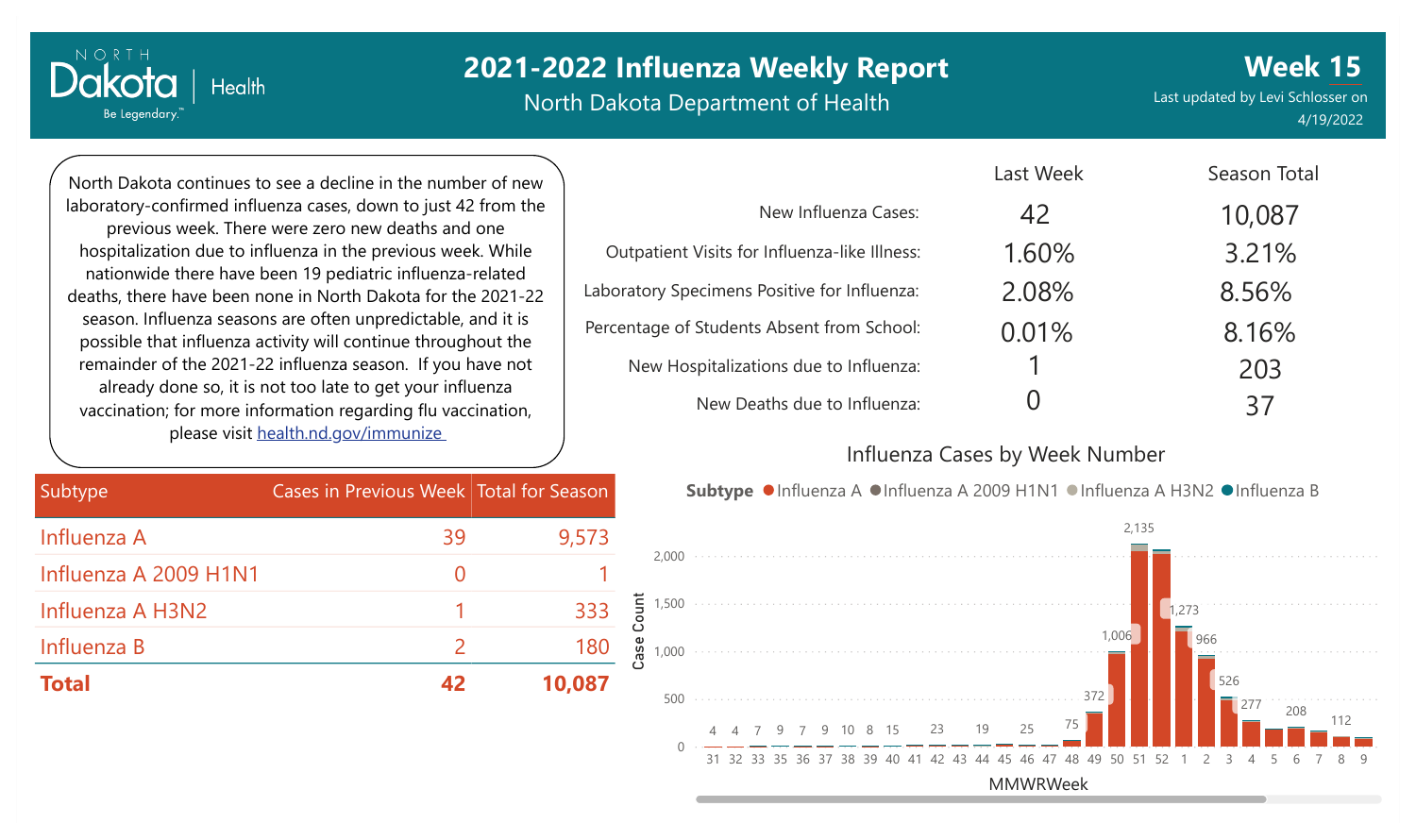

### **2021-2022 Influenza Weekly Report** North Dakota Department of Health

**Week 15** Last updated by Levi Schlosser on 4/19/2022

Laboratory-confirmed influenza is a reportable disease in North Dakota. Influenza "cases" include people that have tested positive for influenza in a healthcare setting. It does not include people with influenza who did not seek healthcare, or were diagnosed without a lab test, which is common. The true number of people in North Dakota is underrepresented, but case data allows us where influenza is circulating and in what populations. It also provides context regarding how the current season compares with previous seasons. Find more information about cases on ndflu.com

Influenza Cases by Gender



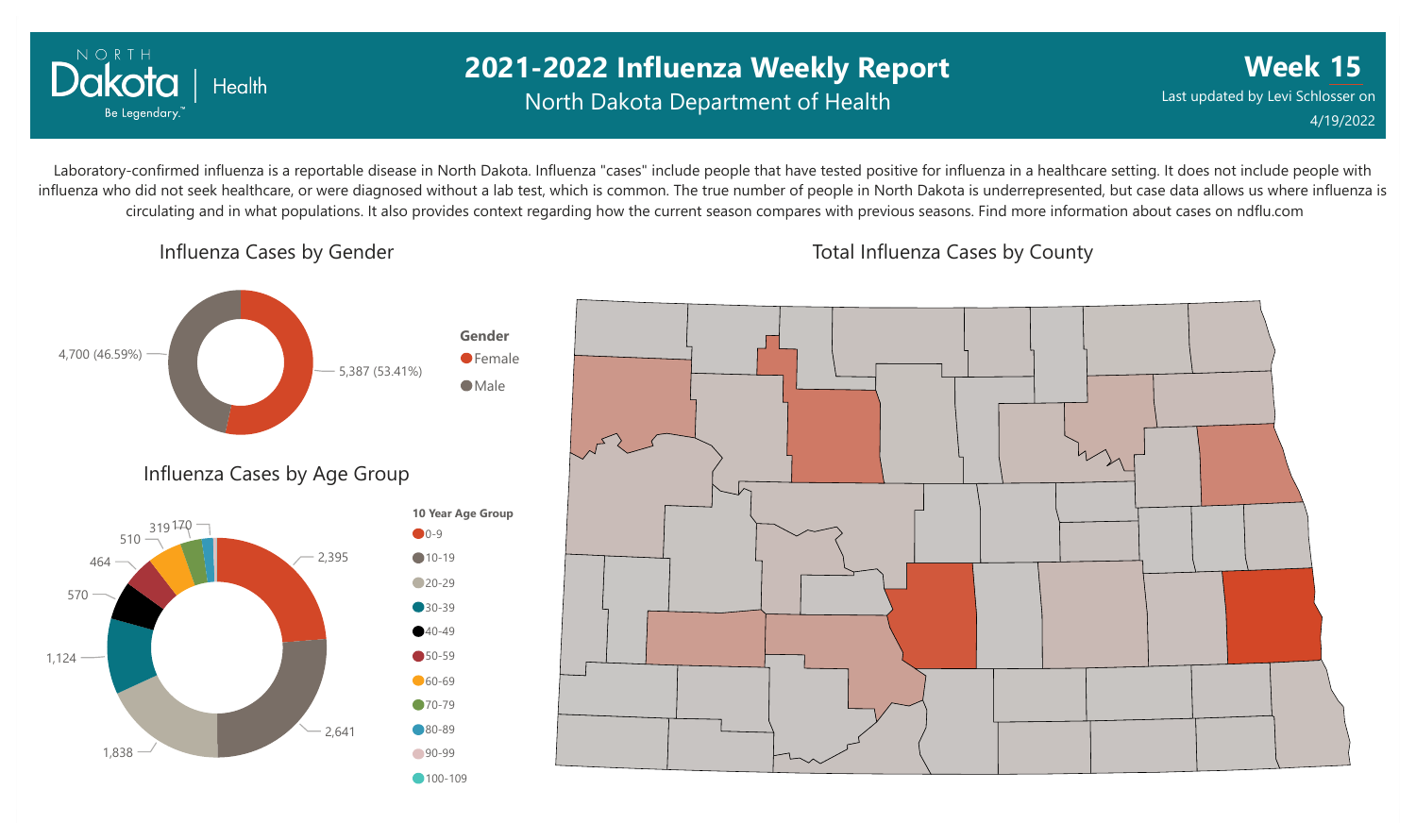

New Weekly Hospitalizations

Total Hospitalizations for Season

203

Flu Deaths

Pneumonia/Flu Deaths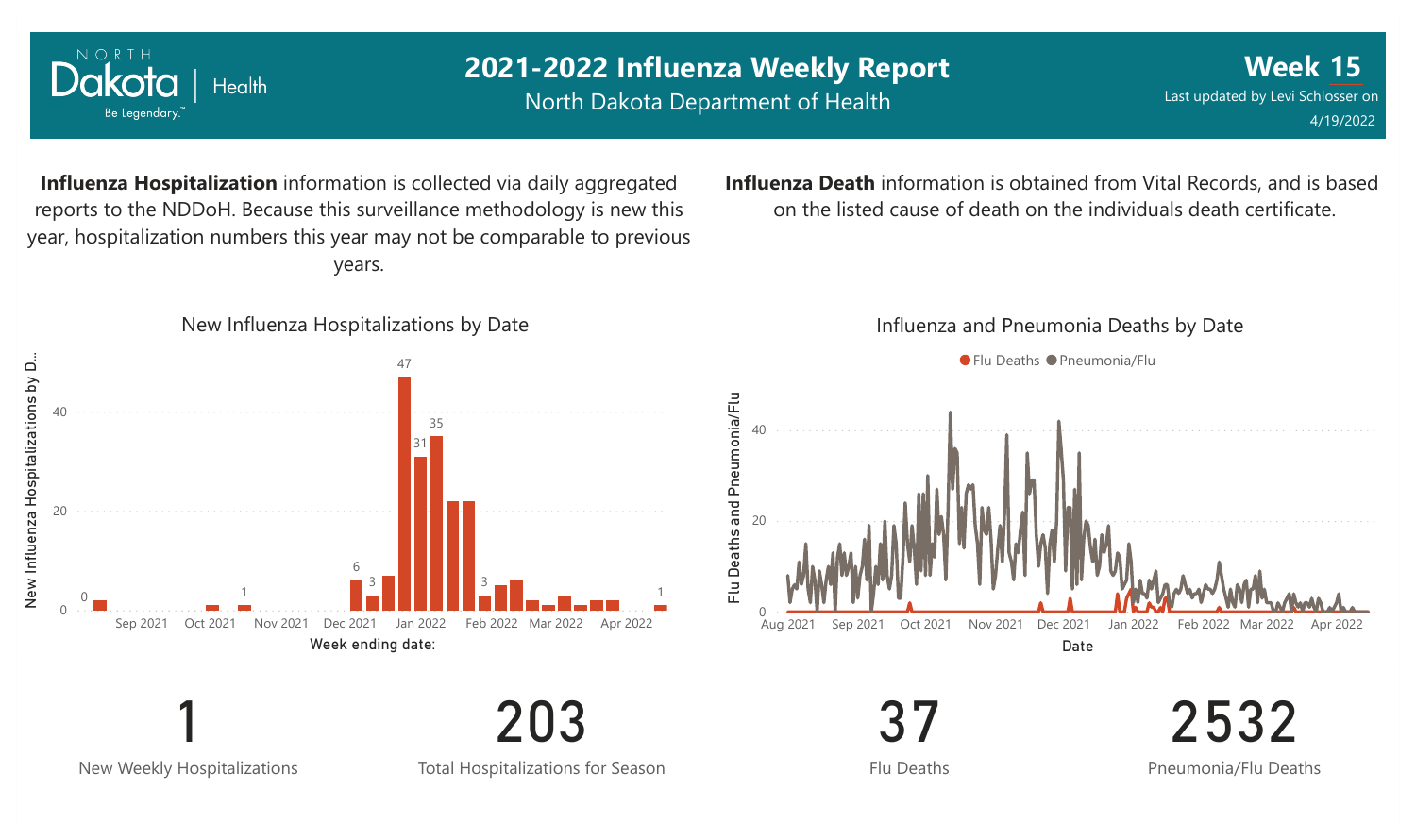

0%

5%

Percent ILI

10%

## **2021-2022 Influenza Weekly Report**

North Dakota Department of Health

**Week 15** Last updated by Levi Schlosser on 4/19/2022

**Outpatient Influenza-like Illness (ILI)** The NDDoH participates in the national U.S. Outpatient Influenza-like Illness Surveillance Network (ILINet). Data from participating outpatient providers in north Dakota are pooled to create a state-wide estimate for the weekly percent of healthcare visists due to influenza-like illness (ILI). Patients presenting with a fever of 100 degrees or greater AND a cough and/or sore throat are considered to have ILI. For more information [on state and national ILINet data, see FluView](http://fluview%20interactive/) Interactive

**Sentinel Laboratory Data** The NDDoH receives influenza and RSV testing data from participating sentinel laboratories across the state. The total number of positive tests and the total number of tests conducted are reported and used to create a state-wide percent positivity statistic. For influenza, percent positivity of 10% or greater indicates 'season level' influenza activity.



| ▲                        | Week Ending Date: Total # of Patients Seen for Any Reason Percent ILI |       |
|--------------------------|-----------------------------------------------------------------------|-------|
| Saturday, March 12, 2022 | 2,628                                                                 | 2.28% |
| Saturday, March 19, 2022 | 3,446                                                                 | 1.86% |
| Saturday, March 26, 2022 | 3.447                                                                 | 2.12% |
| Saturday, April 02, 2022 | 2,966                                                                 | 1.75% |
| Saturday, April 09, 2022 | 2,854                                                                 | 2.07% |
| Saturday, April 16, 2022 | 3,490                                                                 | 1.60% |
| <b>Total</b>             | 18,831                                                                | 1.93% |



|                          | Week ending date: Total # of Specimens Tested Flu Positivity RSV Positivity |       |          |
|--------------------------|-----------------------------------------------------------------------------|-------|----------|
| Saturday, March 12, 2022 | 907                                                                         | 3.42% | 0.31%    |
| Saturday, March 19, 2022 | 688                                                                         | 2.62% | 1.65%    |
| Saturday, March 26, 2022 | 608                                                                         | 5.10% | $0.00\%$ |
| Saturday, April 02, 2022 | 547                                                                         | 3.29% | 3.81%    |
| Saturday, April 09, 2022 | 303                                                                         | 3.96% | $0.00\%$ |
| Saturday, April 16, 2022 | 288                                                                         | 2.08% | 0.00%    |
| <b>Total</b>             | 3,341                                                                       | 3.47% | 0.83%    |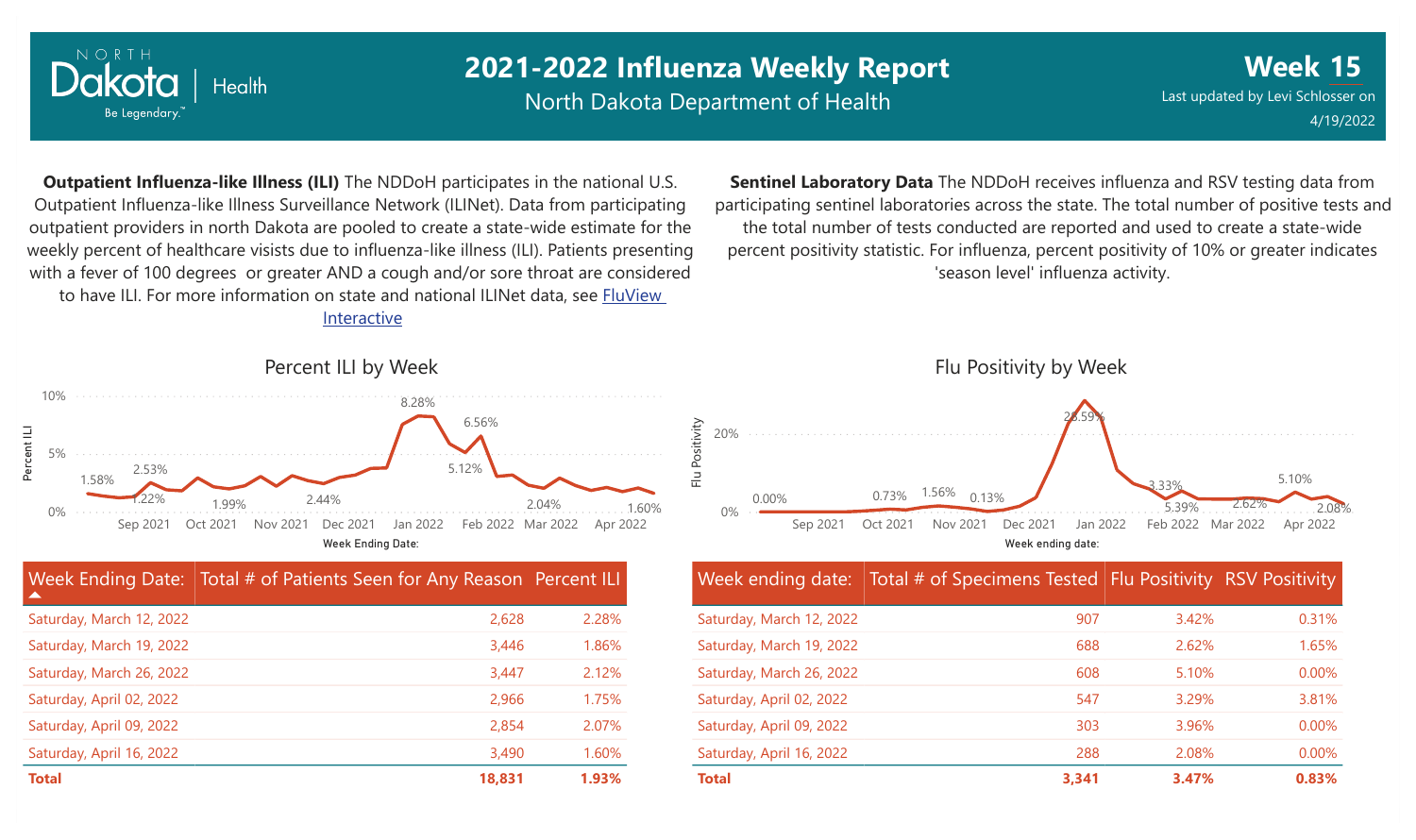

### **2021-2022 Influenza Weekly Report** North Dakota Department of Health

0.01%

0.01%

0.00%

0.01%

0.01%

During the influenza season, increases in the **school absenteeism** data cab be used as an early indicator for influenza circulation. The NDDoH received absenteeism data from a majority of schools in the state. Data here include absences for all reasons.



During the influenza season, **influenza outbreaks** are common anywhere people gather, including schools, child care centers, long-term care facilities, and health care facilities. Outbreaks of influenza or influenza-like illness may be reported to the NDDoH. The following outbreaks have been reported this season.

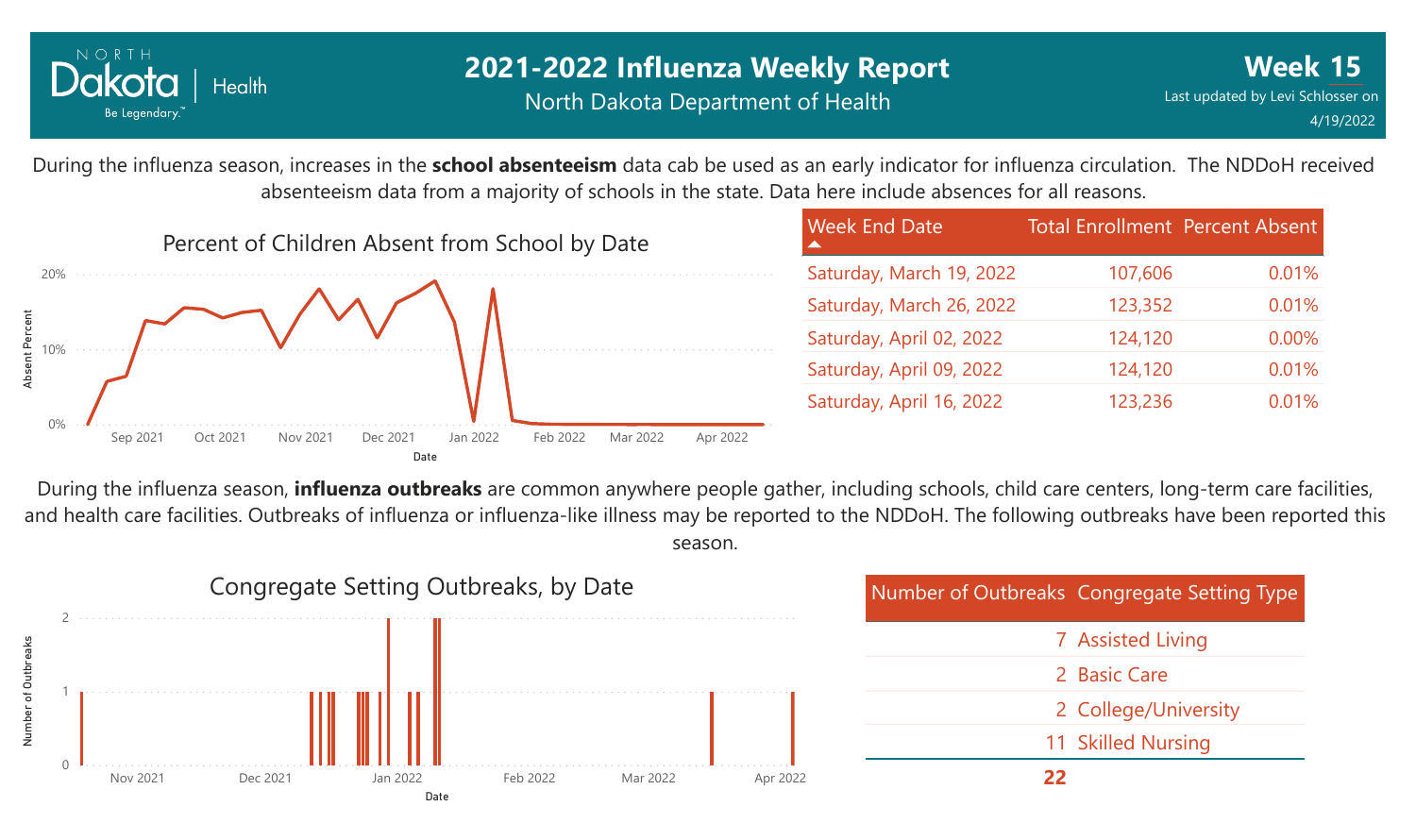

### **2021-2022 Influenza Weekly Report** North Dakota Department of Health

**Week 15** Last updated by Levi Schlosser on 4/19/2022

**Influenza vaccine doses administered** data from the North Dakota Immunization Information System (NDIIS) includes all administered doses of flu vaccine documented in the NDIIS to records with a North Dakota address. Adult immunizations do not have to be reported to the NDIIS so there may be more influenza vaccine doses being administered that are not reported to the NDIIS. Age groups are determined base on age at time of vaccination.



### Doses Administered by Age Group

Statewide Doses Administered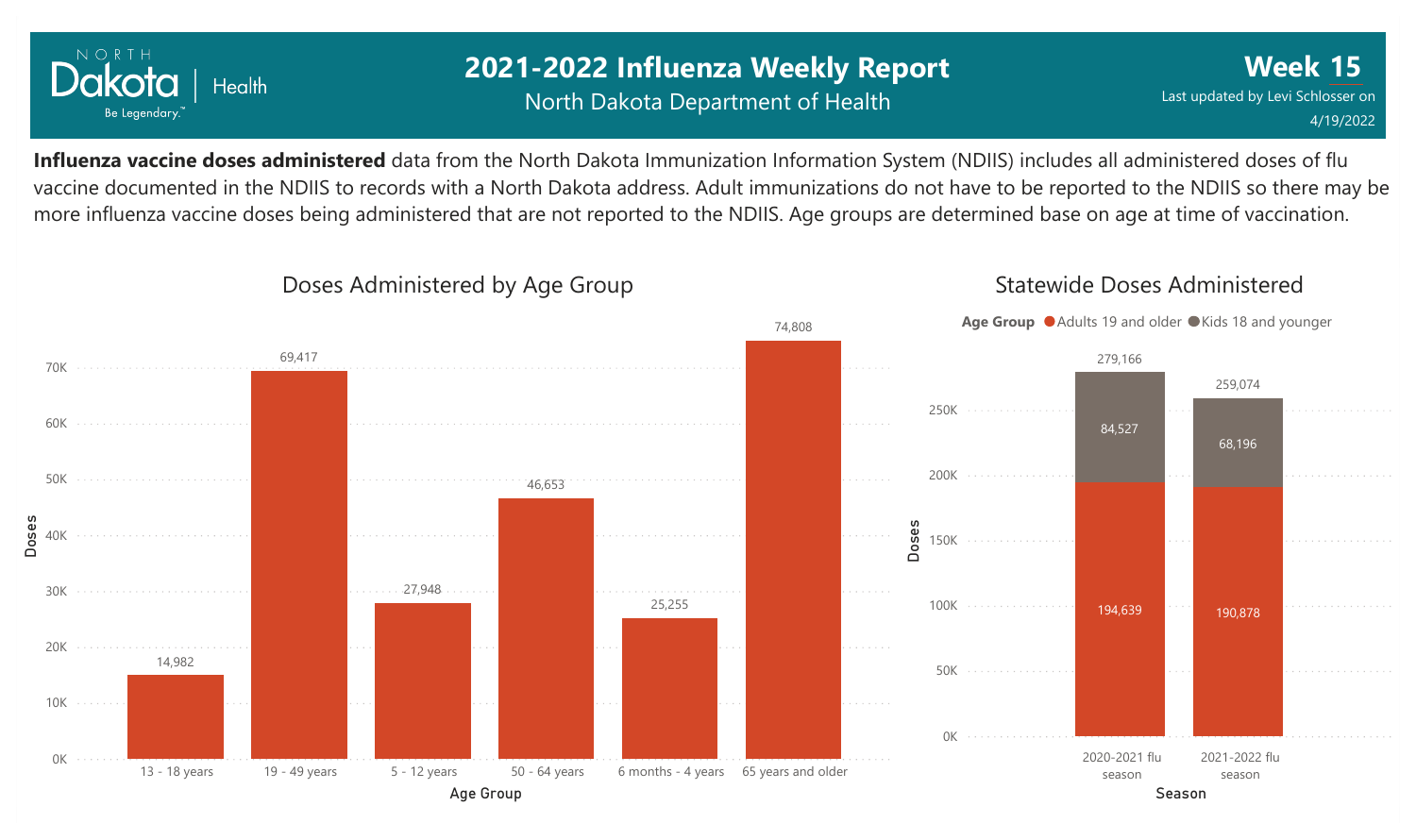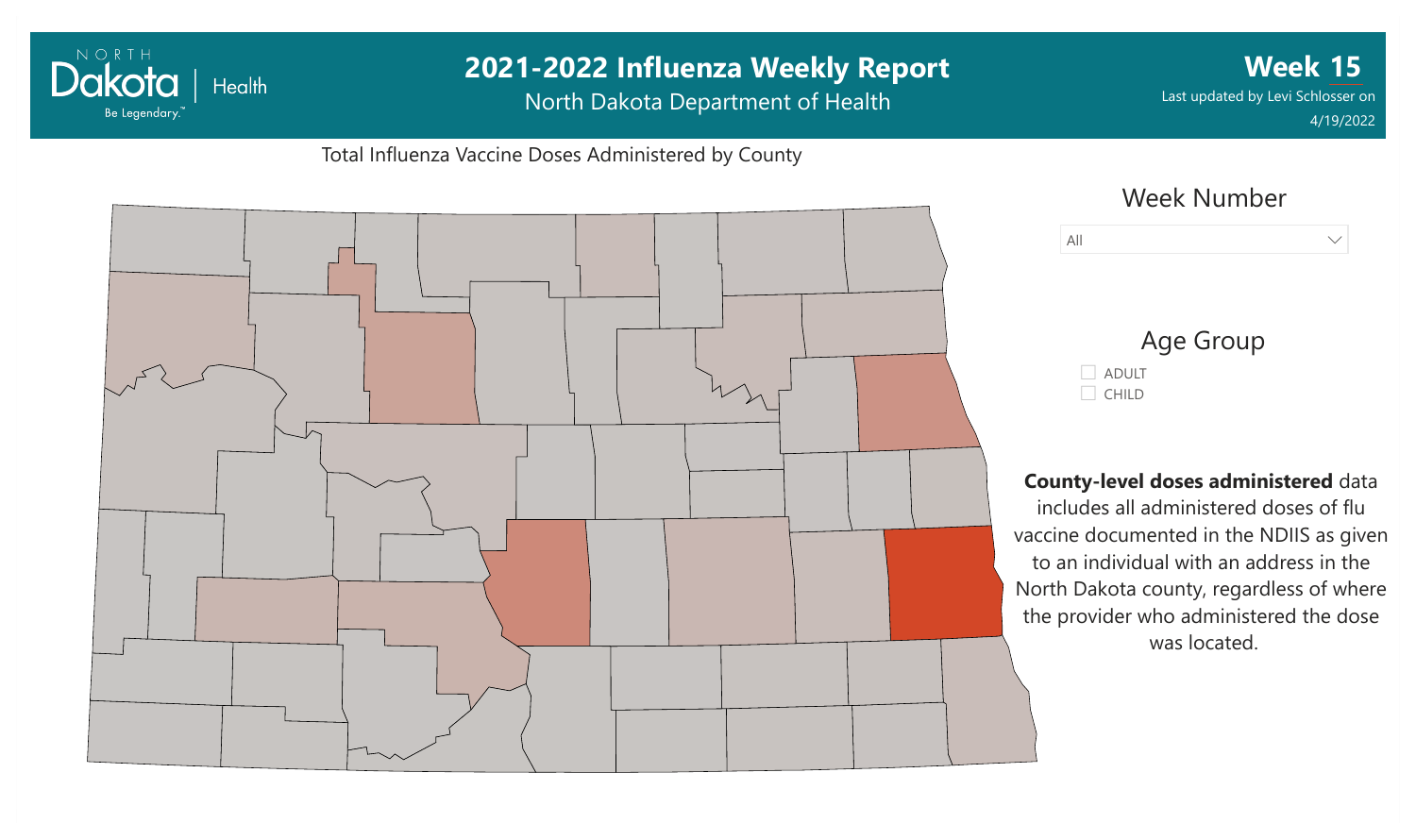# **2021-2022 Influenza Weekly Report**

North Dakota Department of Health

#### 0% 10%  $\frac{\texttt{de}}{\texttt{x}}_{20\%}$ 30% 40% Season 2020-2021 flu season 2021-2022 flu season 36.80% 34.82% 37.80% 34.96% 40.10% 34.55% Statewide Flu Coverage for Children <=18

NORTH

Dakota

Be Legendary.

**Health** 

## Statewide Flu Coverage for 2021-22 Season

Age Group  $\bullet$  Adults 19 and older  $\bullet$  All ND 6 months and older  $\bullet$  Kids 18 and younger

NDIIS data can also be used to estimate the percent of North Dakotans in each age group that have received at least one dose of influenza vaccine so far this flu season. NDIIS records included in **statewide coverage rates** must have a North Dakota address.

Adult immunizations do not have to be reported to the NDIIS so adult coverage rates may be higher.

### Statewide Flu Coverage for Adults >= 19